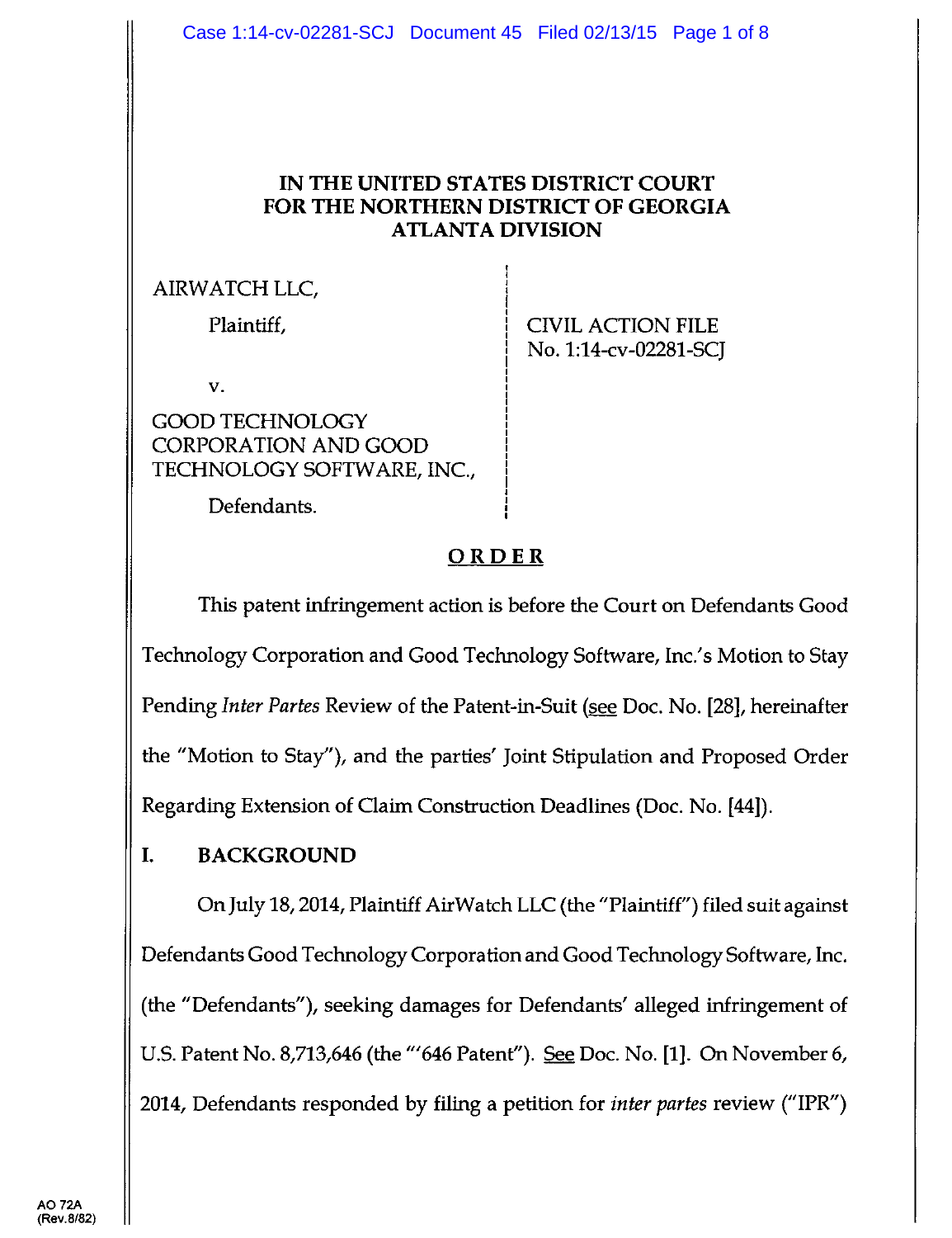with the Patent Trial and Appeal Board (the "PTAB"), in which they argue that all of the '646 Patent's claims are invalid and should be cancelled. See Doc. No. [28-1], p. 5; Doc. No. [28-4]. On November 12, 2014, Defendants filed the instant Motion to Stay. See id. Plaintiff opposes the Motion to Stay. See Doc. No. [38].

## il. ANALYSIS

A district court has discretion to grant (or deny) a motion to stay a patent infringement case pending the outcome of a petition for IPR. See Interface. Inc. v. Tandus Flooring U.S.. LLC. No. 4:13-cv-46-WSD, 2013 U.S. Dist. LEXIS 158608, at \*11 (N.D. Ga. Nov. 5, 2013) (citing Procter & Gamble Co. v. Kraft Foods Global. Inc., 549 F.3d 842,849-50 (Fed. Cir. 2008)); see also Southwire Co. v. Cerro Wire, Inc., No. 3:08-CV-92-JTC, 2009 U.S. Dist. LEXIS 131922, at \*6-7 (N.D. Ga. May 12,2009) (observing that there is "a liberal policy in favor of granting motions to stay" in light of post-grant proceedings (quoting ASCII Corp. v. STD Entm't USA, Inc., 844 F. Supp. 1378, 1381 (N.D. Cal. 1994)). As the Federal Circuit has recognized,

> while some district courts [have] ruled on motions to stay before the PTAB [has] granted the petition for post-grant review ., others have waited until post-grant review was instituted, and still others [have]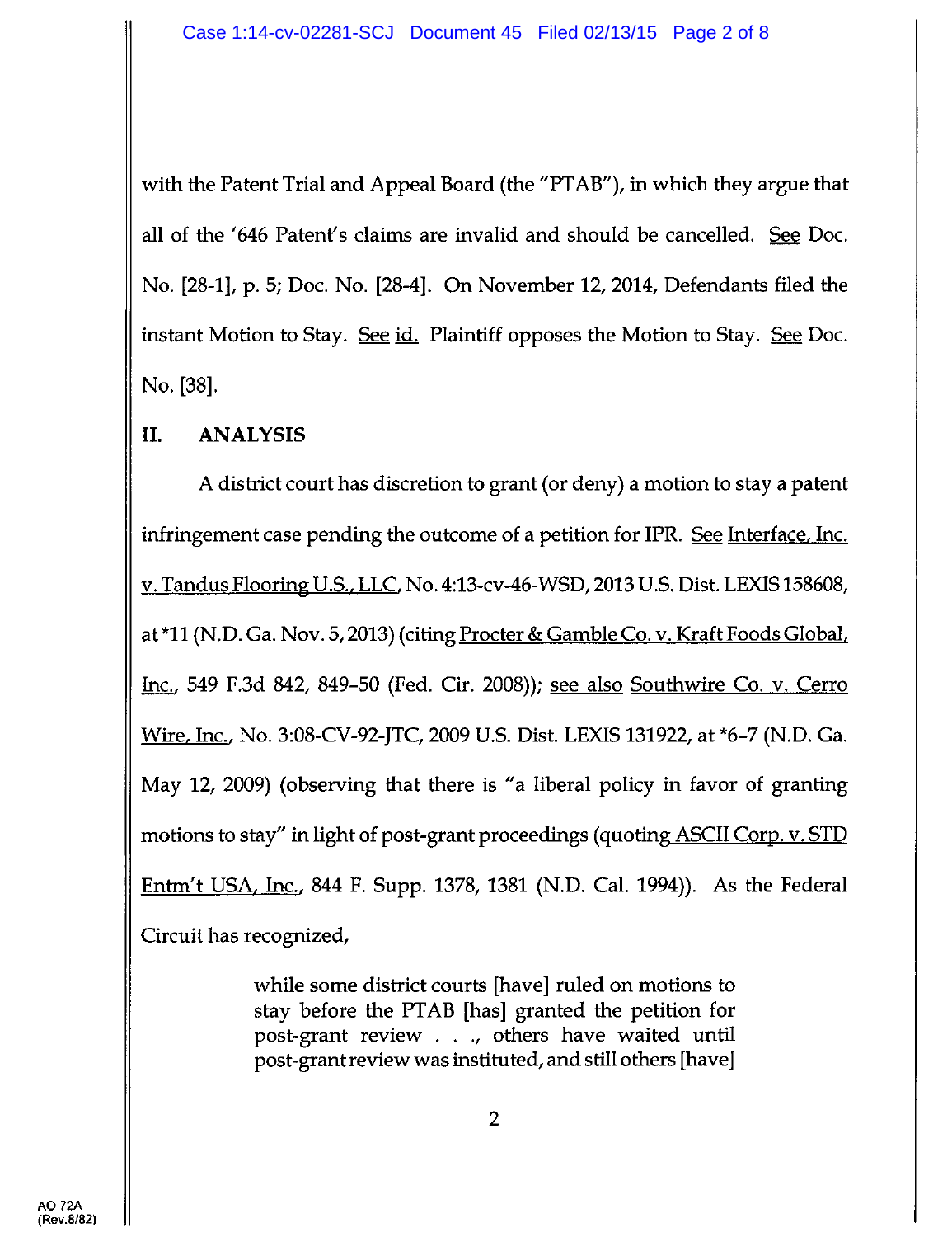denied as premature the motion to stay without prejudice to refiling after institution of post-grant review.

VirtualAgility Inc. v. Salesforce.com, Inc., 759 F.3d 1307, 1315-16 (Fed. Cir. 2014) (intemal citations omitted). And while there is "no doubt the case for a stay is stronger after post-grant review has been instifuted," the Federal Circuit also has stated that "a motion to stay could be granted even before the PTAB rules on a post-grant review petition," and ultimately has offered "no opinion on which is the better practice." See  $id.$ <sup>1</sup>

As both parties have observed (see Doc. No. [28-1], p. 7; Doc. No. [32], p. 10), courts in the Northem District of Georgia consider three factors when determining whether to grant a stay: "(1) whether discovery is complete and a trial date has been set; (2) whether a stay will simplify the issues in the case; and (3) whether a stay would unduly prejudice or present a tactical disadvantage to the nonmovant." See Interface, Inc. v. Tandus Flooring U.S., LLC, No. 4:13-cv-46-WSD, 2013 U.S. Dist. LEXIS 158608, at \*13 (N.D. Ga. Nov. 5,

<sup>&</sup>lt;sup>1</sup> The Court agrees with Plaintiff that while VirtualAgility involved "CBM proceedings and not  $IPR$  proceedings," it nonetheless "shed[s] light on the value of waiting to rule on stays pending the PTAB's institution of post-grant proceedings." See Doc. No. [32], p. 12, n.1.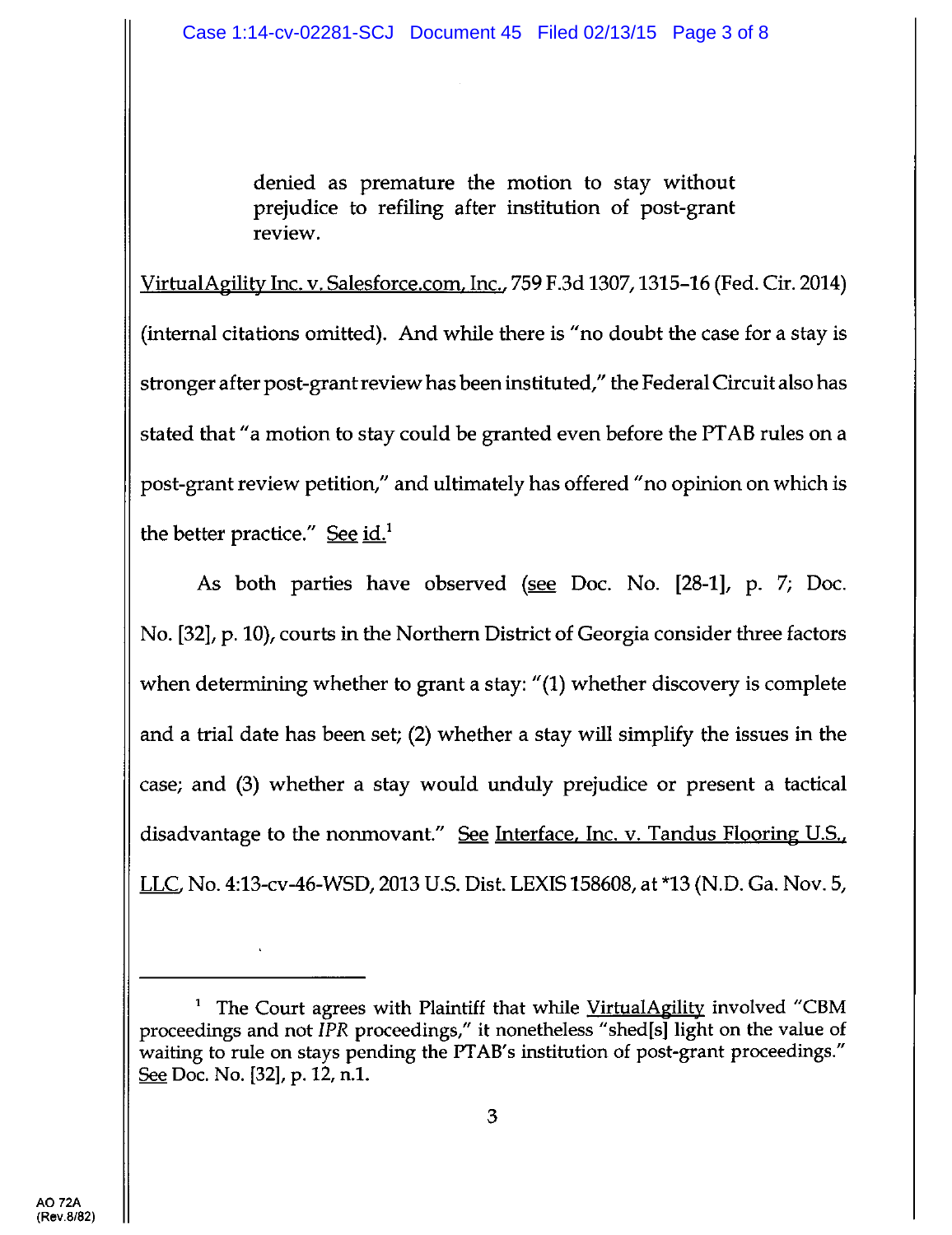2013) (intemal quotations omitted). Having reviewed the parties' briefing on this issue, the Court finds that a stay is warranted.

With respect to the first factor (the stage of the litigation), discovery in this case is not complete, and no trial date has been set. Courts consider the status of the case at the time the motion to stay was filed. See VirtualAgility Inc. v. Salesforce.com, Inc., 759 F.3d 1307, 1315-17 (Fed. Cir. 2014) ("Generally, the time of the motion is the relevant time to measure the stage of litigation."). Here, fact discovery began on September 17, 2014 (see Doc. No. [24]), and Defendants' motion to stay was filed less than two months later (see Doc. No. [28]). And to the extent the current status of the case is also relevant, the Court observes that the parties are still in the early stages of discovery, and recently have jointly requested an extension to the claim construction deadlines (see Doc. No. [44]). This case is far from an advanced stage, and the first factor thus weighs in favor of a stay.

With respect to the second factor, the Court also finds that a stay will simplify the pending issues. This would obviously be the case if post-grant review resulted in the modification or cancellation of some of the patent claims at issue. However, even if all of the '646 Patent's claims are confirmed, both the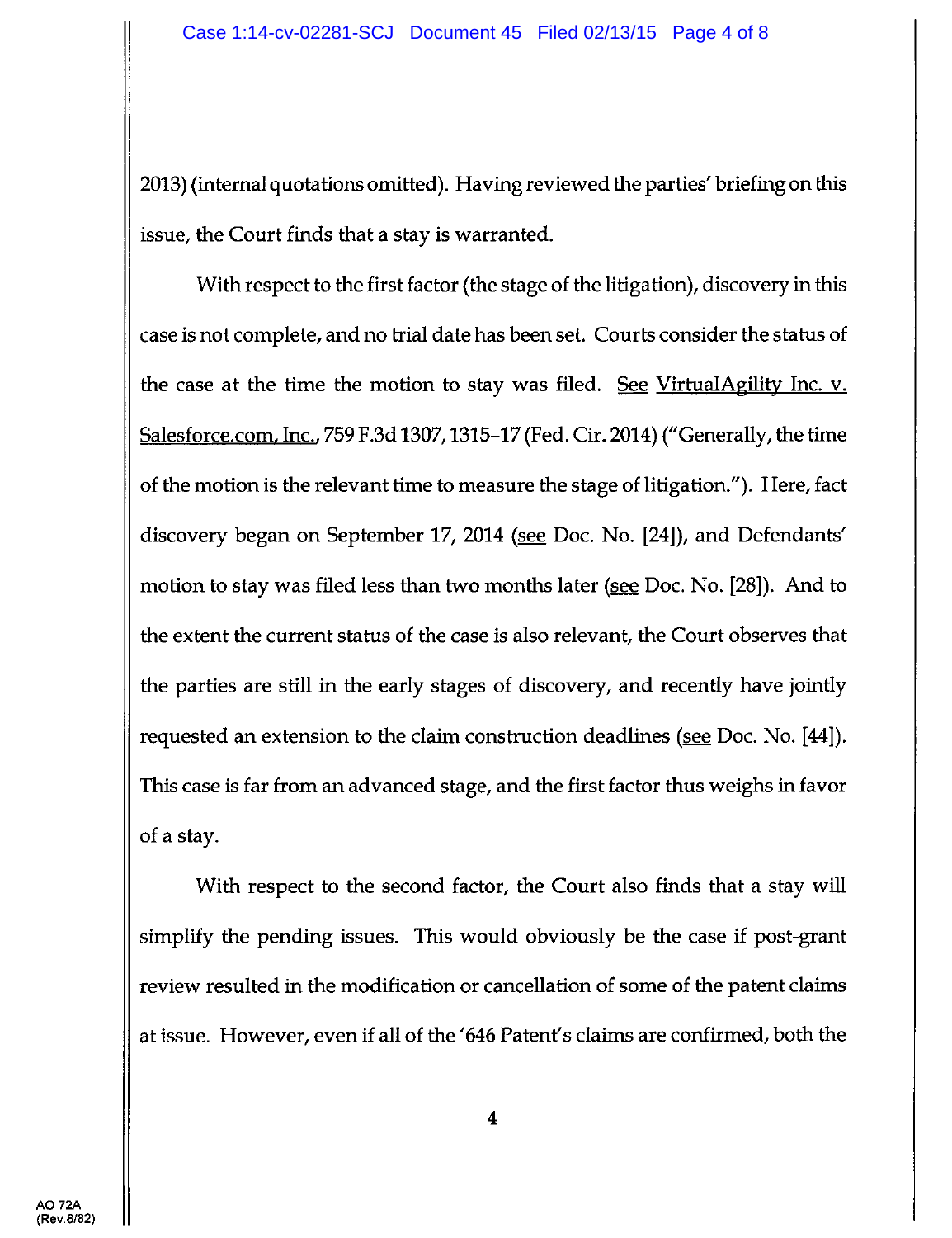parties and the Court will benefit from the arguments and evidence developed and presented during the IPR proceedings. Likewise, the PTAB's responses to the parties' arguments will also be instructive, and this will be the case even if the PTAB simply issues a decision in which it declines to institute a review. Accordingly, the second factor also weighs in favor of a stay.

The third factor (prejudice to the nonmovant) presents the greatest concern, as Plaintiff has argued that it will suffer "irreparable harm" if a stay is granted. See Doc. No. [32], pp. 19-20. According to Plaintiff, the parties are competitors in the "Mobile Device Management software" market, and the technology at issue in this case involves "single-sigr-on" solutions that provide Bring Your Own Device ("BYOD") capabilities to mobile device users. See id. Plaintiff argues that the market for this technology is "relatively young," and that any "loss of client[s] in the growing BYOD market during the stay period could cause AirWatch to lose substantial market share permanently." See id. at p 20.

Plaintiff cites to an undated "Good Technology State of BYOD Report" as evidence that the BYOD market is young and developing. See id. at pp. 19-20 (citing Doc. No. [32-19]). But this claim is undercut by the report's description of a "survey conducted in January 2011^, wherein Good Technology learned that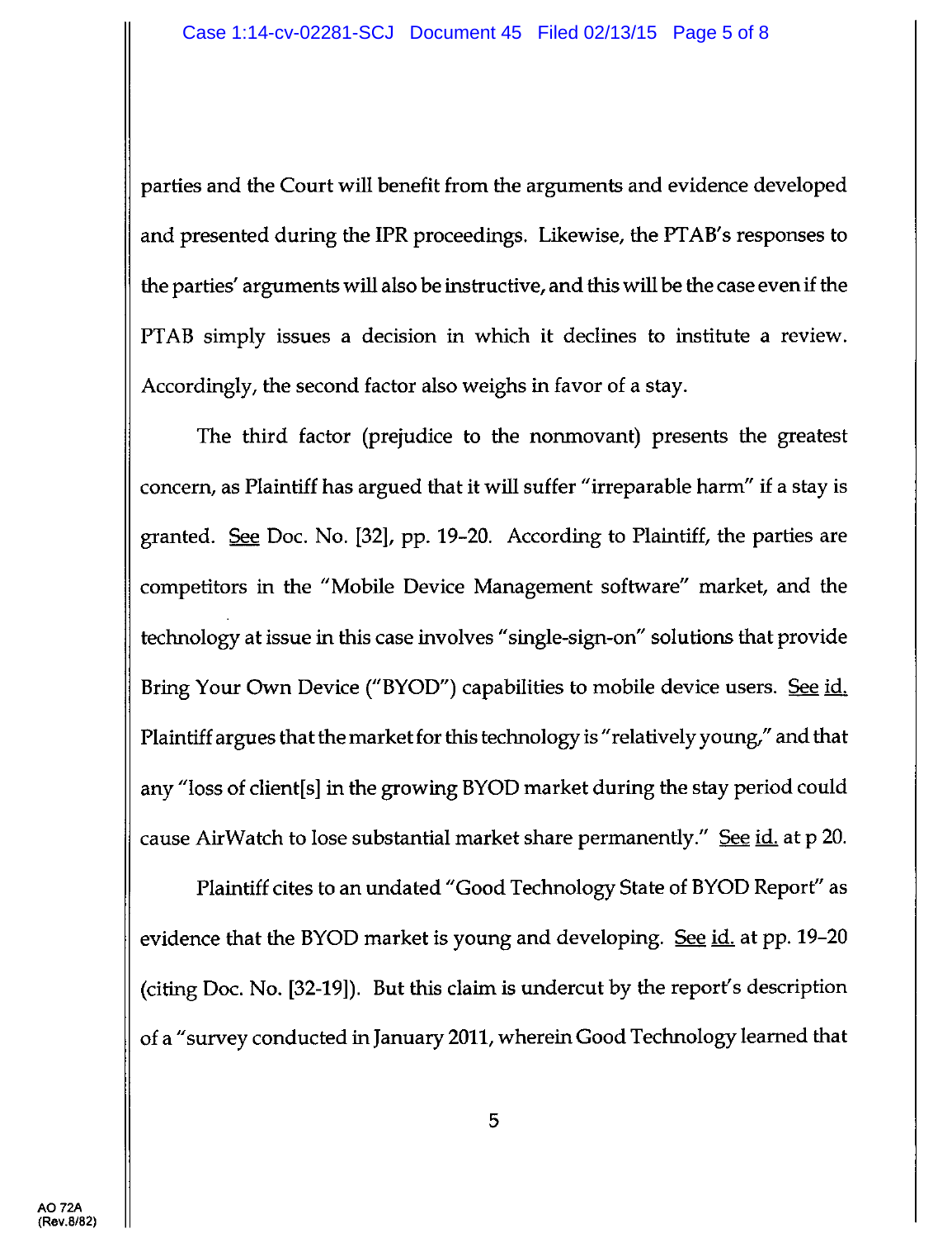60 percentof its customers were formally supporting BYOD programs." See Doc. No. [32-19], p. 5. And while Plaintiff has stated that the parties "compete in certain circumstances," there is little evidence of direct competition. The Court also notes that Plaintiff has not sought a preliminary injunction in this matter, as might be expected when a defendant's alleged infringing activities are likely to cause a patentee irreparable harm that cannot be remedied through an award of money damages. See VirtualAgility Inc. v. Salesforce.com, Inc., 759 F.3d 1307, 1315-17 (Fed. Cir. 2014) (observing that failure to seek a preliminary injunction "contradicts [a patentee's] assertion that it needs injunctive relief as soon as possible"). Finally, there is nothing to indicate that any lack of resources on Plaintiff's part would cause it to be prejudiced if a stay is granted. Accordingly, the Court is not convinced that Plaintiff will be irreparably harmed through a loss of market share if the Court grants a stay pending IPR.

The Court further observes that if Plaintiff ultimately prevails in this case, it may recoup the full extent of any monetary damages suffered, which will include any damages resulting from Defendants' actions during the pendency of the stay. And while Plaintiff argues that it will be tactically disadvantaged by a stay, and furthermore believes that Defendants have engaged in a "string of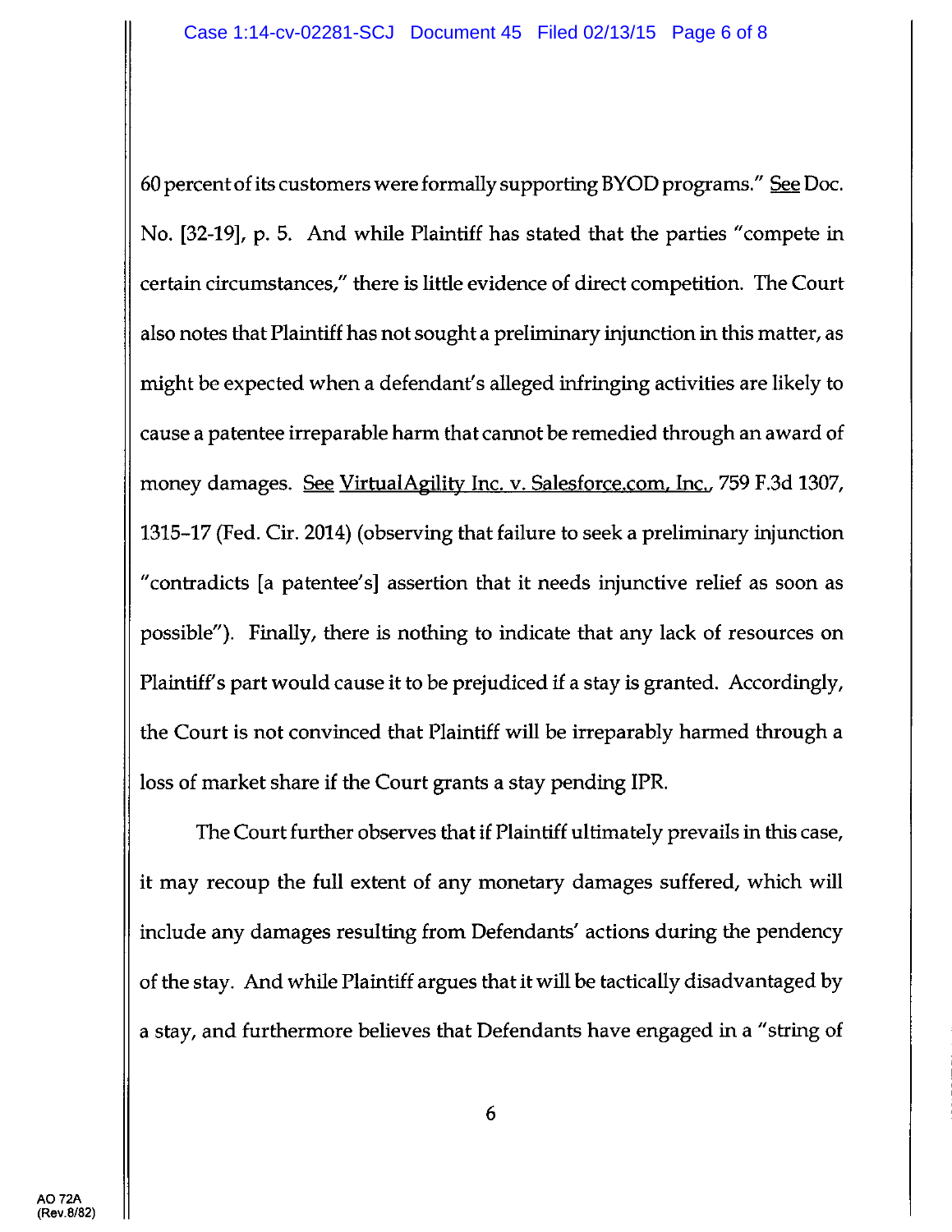attempts to delay [this] lawsuit" that "should not be rewarded" (see Doc. No. [32], p. 20), such concerns are easily remedied through discovery extensions, which the Court may enter as appropriate. Given the above, the Court finds that the third factor (prejudice to the nonmovant) is, at best, a wash.

## UI. CONCLUSION

The Court finds that the first two factors (whether the case has reached an advanced stage and whether the pending issues may be simplified if a stay is granted) decidedly weigh in favor of a stay, and that the third factor (prejudice or tactical disadvantage to the nonmovant) weighs neither for nor against a stay. Accordingly, Defendants' Motion to Stay (Doc. No. [28]) is hereby GRANTED, subject to the following:

- . Within seven (7) days of the PTAB's decision on whether to grant or deny *inter partes* review, Defendants are **ORDERED** to file notice with the Court that includes a brief description of the PTAB's ruling;
- Should the PTAB decide to institute *inter partes* review, Defendants are ORDERED to file, within fifteen (15) days of the PTAB's determination regarding patentability, notice with the Court that includes a brief description of the PTAB's ruling. The Court will then consider whether to reopen the case and lift the stay, either sua sponte, or upon motion by either party filed within thirty (30) days of the PTAB's ruling; $^2$

 $<sup>2</sup>$  To the extent that the parties continue to dispute (1) whether a stay should</sup> extend for the duration of any appeals of the PTAB's decision, or (2) the extent to which